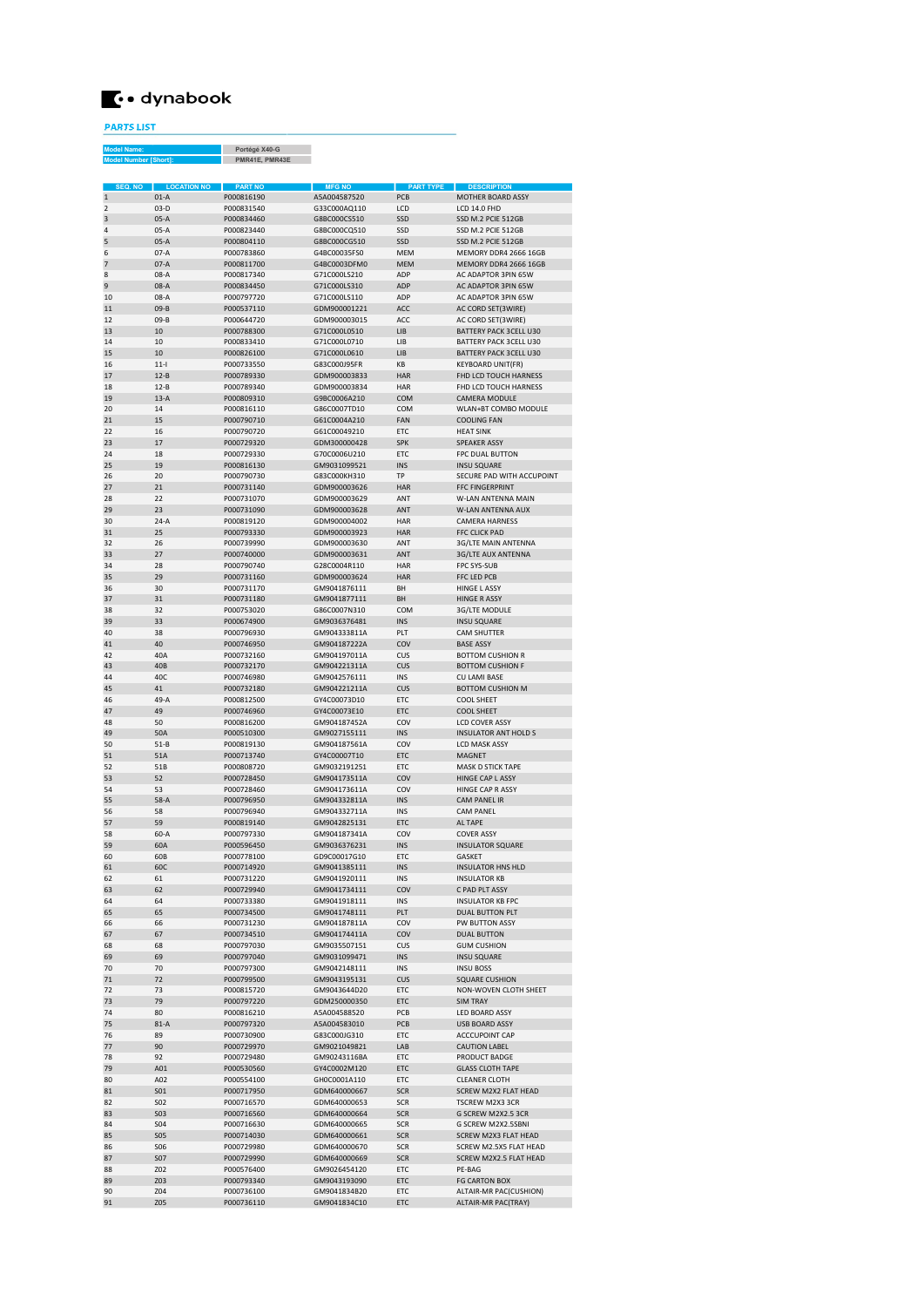

DRAWING [PAGE 1] Model Name: Portégé X40-G Model Number [Short]: PMR41E, PMR43E (1: **SASA** Ó  $\circled{c}$  $\left(52\right)$ Q. (soe  $\widehat{22}$ G.  $506$  $\sqrt{53}$  $\odot$ **SO6** Altair-MR40<br>RVE.002  $\overline{31}$  $\left( 506 \right)$